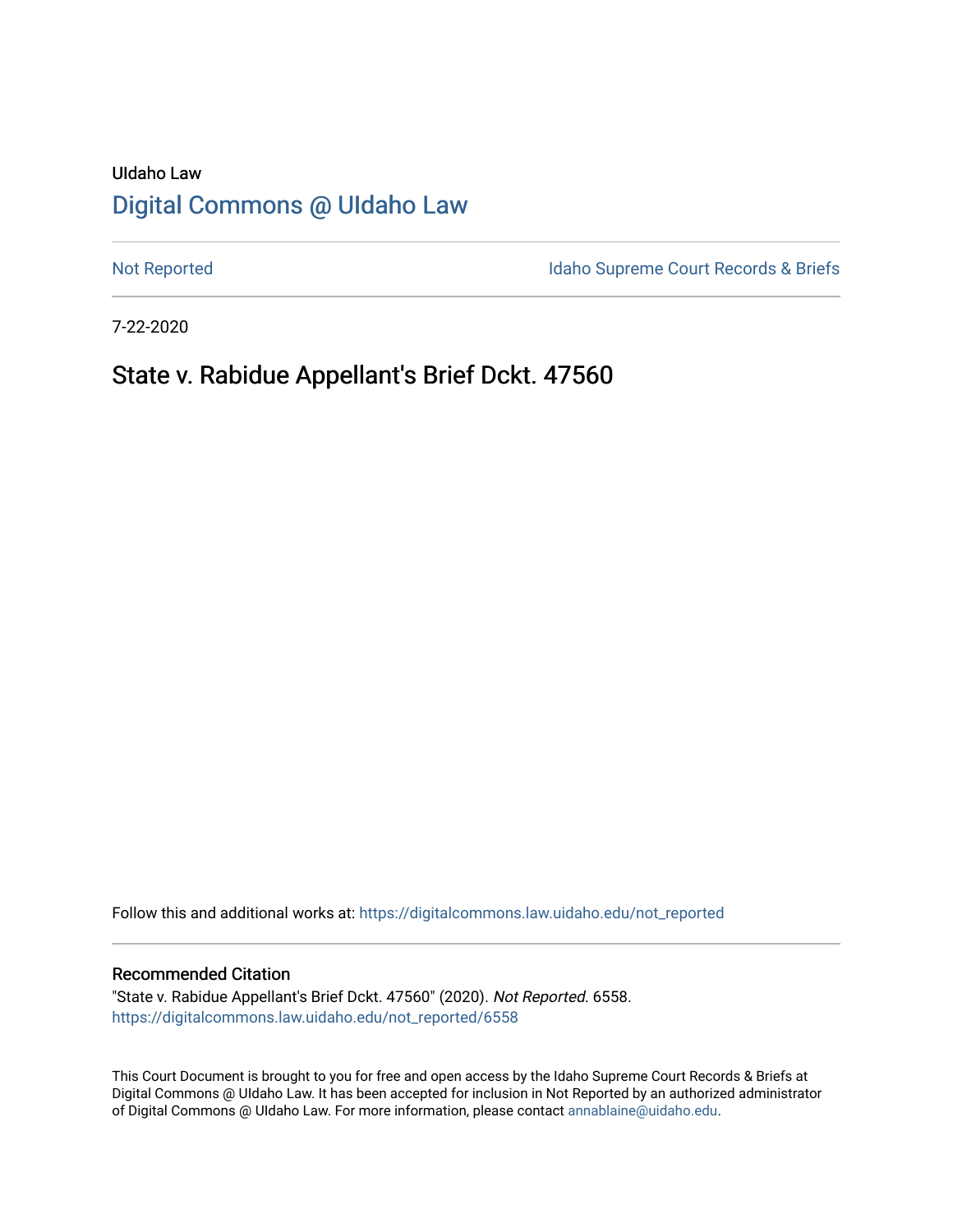Electronically Filed 7/22/2020 10:36 AM Idaho Supreme Court Melanie Gagnepain, Clerk of the Court By: Murriah Clifton, Deputy Clerk

## IN THE SUPREME COURT OF THE STATE OF IDAHO

)

)

)

)

STATE OF IDAHO,

Plaintiff-Respondent, )

 $\mathbf{v.}$  )

KEITH WILLIAM RABIDUE,

Defendant-Appellant. Defendant-Appellant. NO. 47560-2019

BONNER COUNTY NO. CR09-19-1579

APPELLANT'S BRIEF

# BRIEF OF APPELLANT

## APPEAL FROM THE DISTRICT COURT OF THE FIRST JUDICIAL DISTRICT OF THE STATE OF IDAHO, IN AND FOR THE COUNTY OF BONNER

HONORABLE BARBARA A. BUCHANAN District Judge

ERIC D. FREDERICKSEN State Appellate Public Defender I.S.B. #6555

JENNY C. SWINFORD Deputy State Appellate Public Defender **I.S.B.** #9263 322 E. Front Street, Suite 570 Boise, Idaho 83702 Phone:(208)334-2712 Fax: (208) 334-2985 E-mail: documents@sapd.state.id.us

**ATTORNEYS FOR DEFENDANT-APPELLANT**  **KENNETH K. JORGENSEN**  Deputy Attorney General Criminal Law Division P.O. Box 83720 Boise, Idaho 83720-0010 (208) 334-4534

ATTORNEY FOR PLAINTIFF-RESPONDENT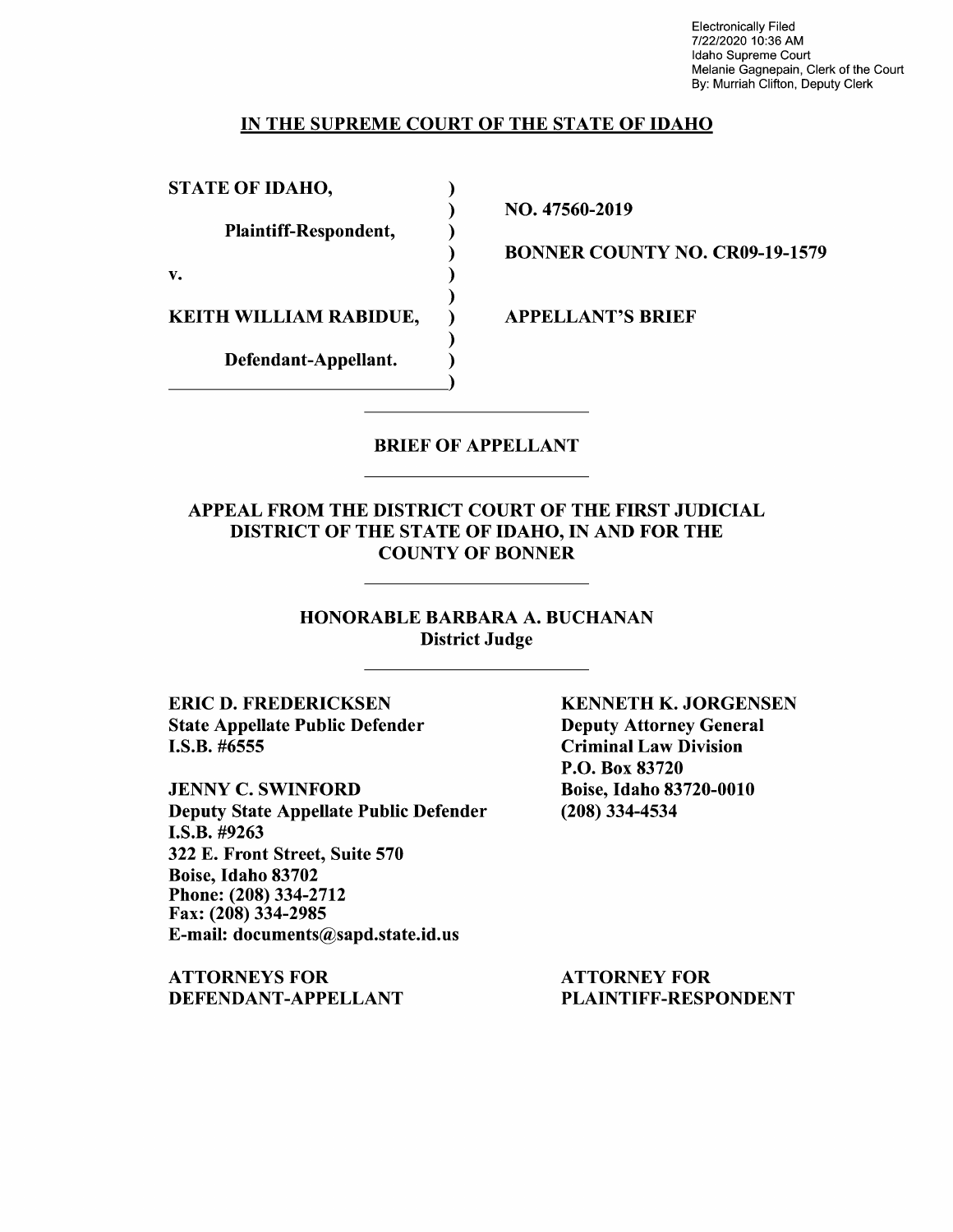# **TABLE OF CONTENTS**

| Statement of the Facts and                                                                                                                              |
|---------------------------------------------------------------------------------------------------------------------------------------------------------|
|                                                                                                                                                         |
|                                                                                                                                                         |
| Mindful Of Bishop, The District Court Erred When It Denied Mr. Rabidue's<br>Motion In Limine For A Jury Instruction On The Officer's Illegal Actions As |
|                                                                                                                                                         |
|                                                                                                                                                         |
| C. Mindful Of Bishop, The District Court Should Have Instructed The<br>Jury That The Officer's Entry Into Mr. Rabidue's Home For                        |
|                                                                                                                                                         |
|                                                                                                                                                         |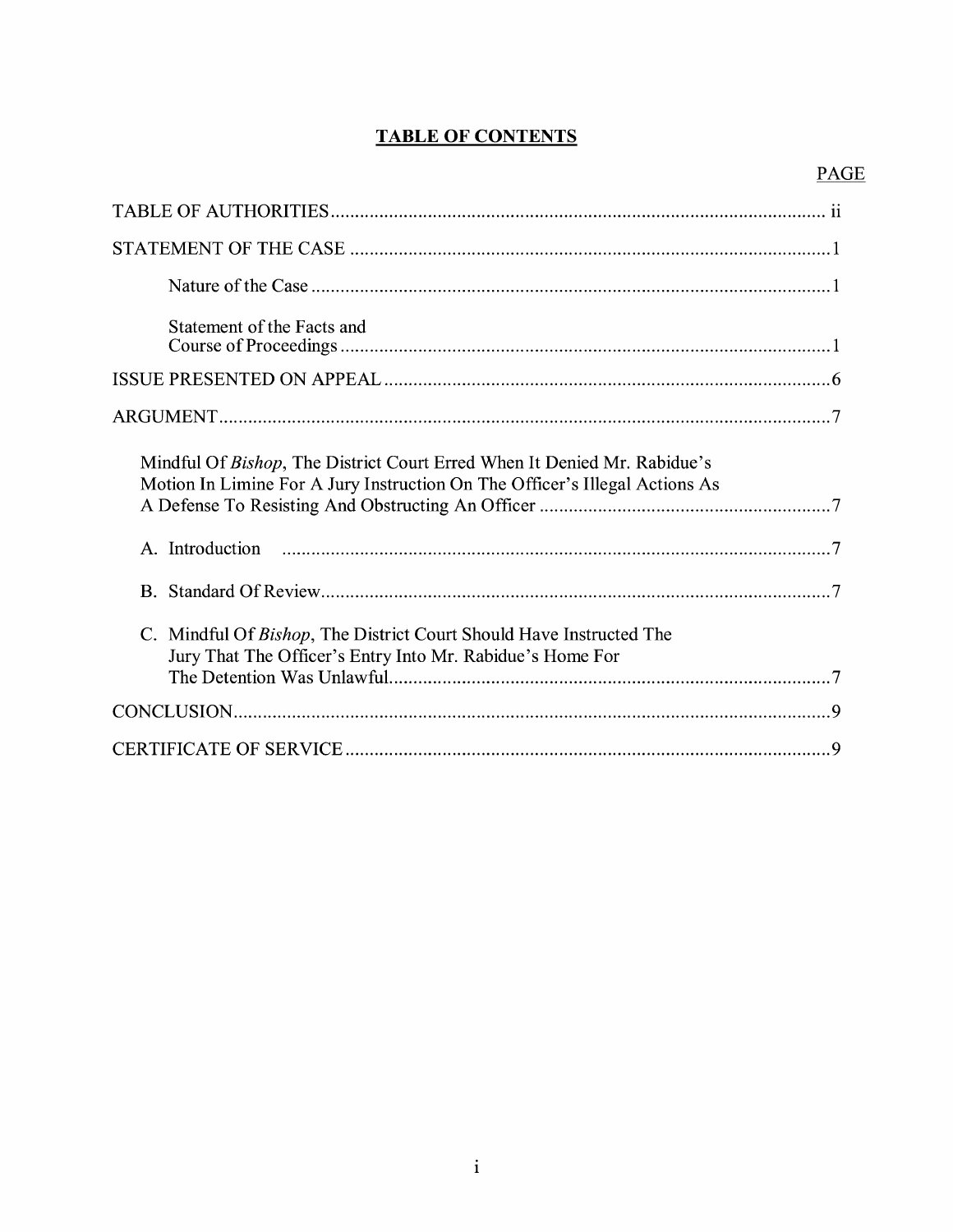# **TABLE OF AUTHORITIES**

# Cases

# **Statutes**

# **Additional Authorities**

|--|--|--|--|--|--|--|--|--|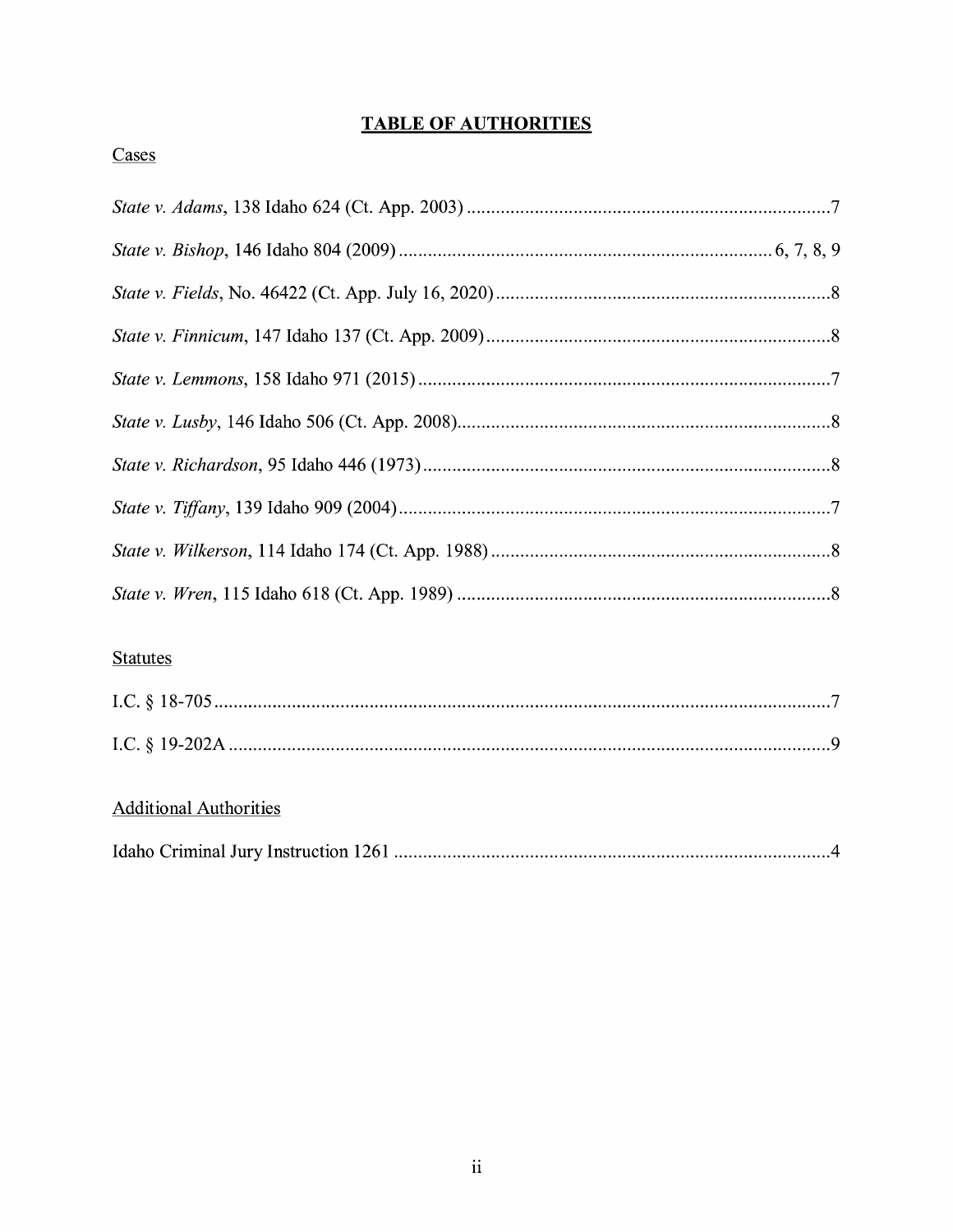#### STATEMENT OF THE CASE

#### Nature of the Case

Keith Rabidue appeals from the district court's order denying his motion in limine for a jury instruction on a police officer's illegal conduct during his arrest. Among other charges, the State charged Mr. Rabidue with resisting and obstructing an officer after Mr. Rabidue physically resisted officers' attempts to detain him in his home. Before trial, Mr. Rabidue argued that the district court should instruct the jury that the officer's entry into his home for the detention was unlawful. The district court declined to give that instruction because, regardless of the illegality, Mr. Rabidue could not use force or violence against the officers. Mr. Rabidue entered a conditional guilty plea, and he argues on appeal that the district court erred by denying his motion.

#### Statement of Facts and Course of Proceedings

Late one evening, a police officer responded to a 911 call on an alleged physical altercation between Mr. Rabidue and his girlfriend at their house. (R., p.27 (probable cause affidavit).) Mr. Rabidue was home, but his girlfriend was not. (R., p.27.) After another officer arrived on scene, the officers entered Mr. Rabidue's house and tried to detain him in handcuffs. (R., p.28.) Mr. Rabidue resisted, became violent with the officers, and eventually fled. (R., pp.28-30.) During his flight, Mr. Rabidue entered another house, caused some damaged inside, and took some items. (R., pp.30-31.) Later that evening, officers located Mr. Rabidue and arrested him. (R., p.31.)

The State filed a criminal complaint alleging Mr. Rabidue committed two counts of battery on a law enforcement officer, one count of misdemeanor domestic battery, one count of resisting and obstructing an officer, one count of destruction of a telephone line, and one count of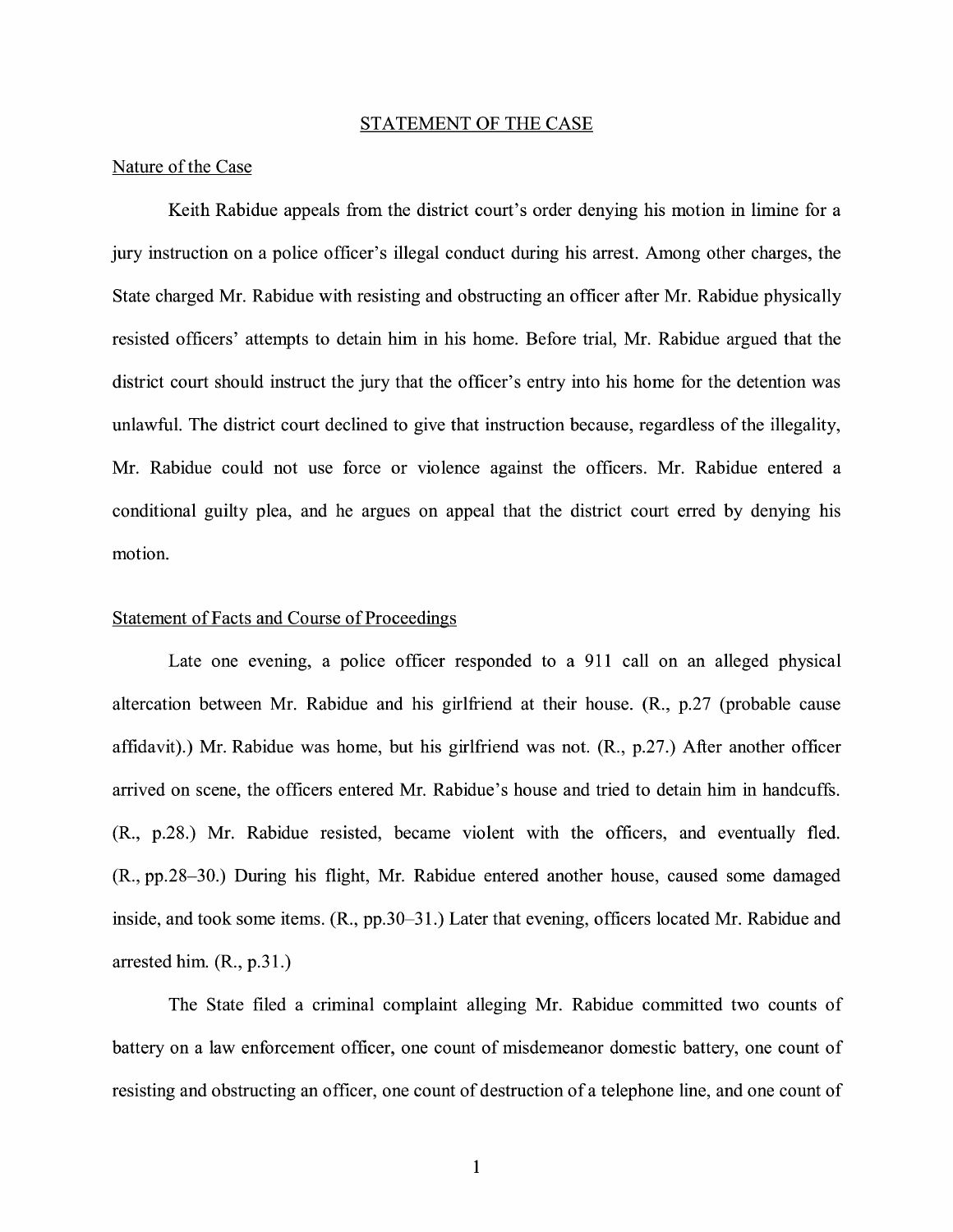burglary. (R., pp.24-26, 37-39.) Mr. Rabidue waived a preliminary hearing, and the magistrate bound him over to district court. (R., pp.60, 63, 64.) The State filed an information charging Mr. Rabidue with the six offenses from the criminal complaint. (R., pp.65-67.) Mr. Rabidue pled not guilty. (R., p.75.)

Before trial, Mr. Rabidue filed a motion for the district court to find "that the warrantless seizure and entry into the residence was not lawful." (R., p.83.) In a memorandum in support, Mr. Rabidue argued that the officers did not have probable cause to arrest him for the alleged domestic violence incident and did not have a warrant to enter his home to detain him. (R., pp.93-101.)

The district court held a hearing on the motion. (R., pp.114-16.) Mr. Rabidue explained that an element of resisting and obstructing an officer is that the defendant resisted the officer in the discharge of a lawful and authorized duty. (Tr. Vol.  $I<sub>i</sub><sup>1</sup>$  p.4, Ls.1-14.) Due to the unlawful entry for the seizure, Mr. Rabidue argued that the district court should instruct the jury that the officer's "attempt to detain" Mr. Rabidue "at his home and/or his entry into the home in order to detain Mr. Rabidue were not lawful." (Tr. Vol. I, p.27, Ls.7-10.) The State opposed the motion and disagreed with Mr. Rabidue's offered instruction. (Tr. Vol. I, p.5, L.1-p.6, L.4, p.27, L.12 p.28, L.7.)

<sup>&</sup>lt;sup>1</sup> There are six transcripts on appeal contained in one electronic document. Citations will refer to each transcript as a separate volume and reference its internal pagination. The first transcript, cited as Volume I, contains a hearing on Mr. Rabidue's motion in limine, held on May 31, 2019 (pages 2 to 32 of overall document). The second transcript, cited as Volume II, contains a copy of the May 31, 2019, motion in limine hearing (pages 33 to 65 of overall document). The third transcript, cited as Volume III, contains a pretrial conference, held on July 19, 2019 (pages 66 to 74 of overall document). The fourth transcript, cited as Volume IV, contains a motion hearing, held on August 6, 2019 (pages 75 to 91 of overall document). The fifth transcript, cited as Volume V, contains the entry of plea hearing, held on August 13, 2019 (pages 92 to 106 of overall document). The sixth transcript, cited as Volume VI, contains the sentencing hearing, held on September 27, 2019 (pages 107 to 136 of overall document).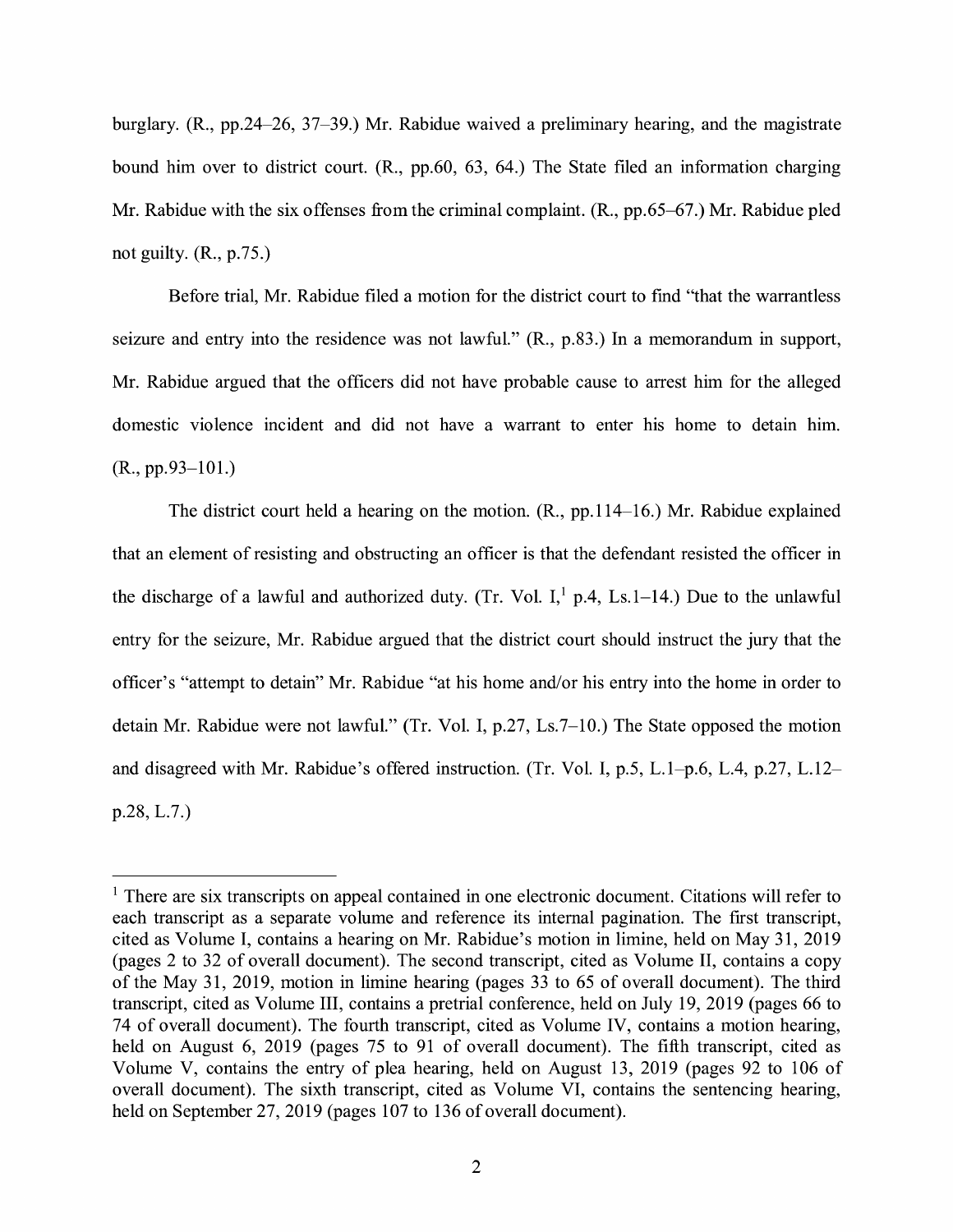Also at the hearing, Mr. Rabidue's girlfriend testified that she called 911 after Mr. Rabidue took her phone. (Tr., p.8, Ls.12-24.) She denied that Mr. Rabidue touched or pushed her, but she agreed she told dispatch that he was "being hostile." (Tr., p.9, Ls.16-18, p.11, Ls.5-7, p.1, p.12, L.19-p.13, L.6.) The responding officer testified that he intended to detain Mr. Rabidue in handcuffs while he tried to contact his girlfriend to "continue the investigation." (Tr., p.17, L.24-p.18, L.5.) In addition, the district admitted the responding officer's bodycam video. (Tr., p.19, Ls.6-12.) The bodycam video showed that Mr. Rabidue was standing at the threshold of his door while the officer was on the porch outside. (Def.'s Ex. B, 4:00-8:25.) After the officer told Mr. Rabidue that he was going place him in handcuffs and detain him, Mr. Rabidue walked back into his house and started to shut the door. (Def. 's Ex. B, 8:25–8:35.) The officer pushed the door open and entered the house. (Def.'s Ex. B, 8:30–8:35.) Mr. Rabidue had a phone in his hand, and the officer slapped the phone out of his hand and told him to turn around. (Def's Ex. B, 8:35–8:40.) Mr. Rabidue did not comply, asked the officer repeatedly what he had done, and kept trying to back away from the officer. (Def.'s Ex. B, 8:40– 44.) The officer continued to approach while ordering Mr. Rabidue to tum around, and Mr. Rabidue started throwing items around and grabbing for his phone. (Def's Ex. B, 8:40– 9:12.) After that, Mr. Rabidue started to physically resist and began fighting with the officer. (Def 's Ex. B, 9:09-9:39.)

The district court issued a memorandum decision and order denying Mr. Rabidue's motion. (R, pp.117-21.) The district court determined that, even if the officer's actions were unlawful, Mr. Rabidue was not entitled to a jury instruction on the officer's unlawful acts because the law prohibited the use of force or violence to resist the illegality. (R., pp.118-20.) The district court found that the officer's bodycam video "of the contact clearly shows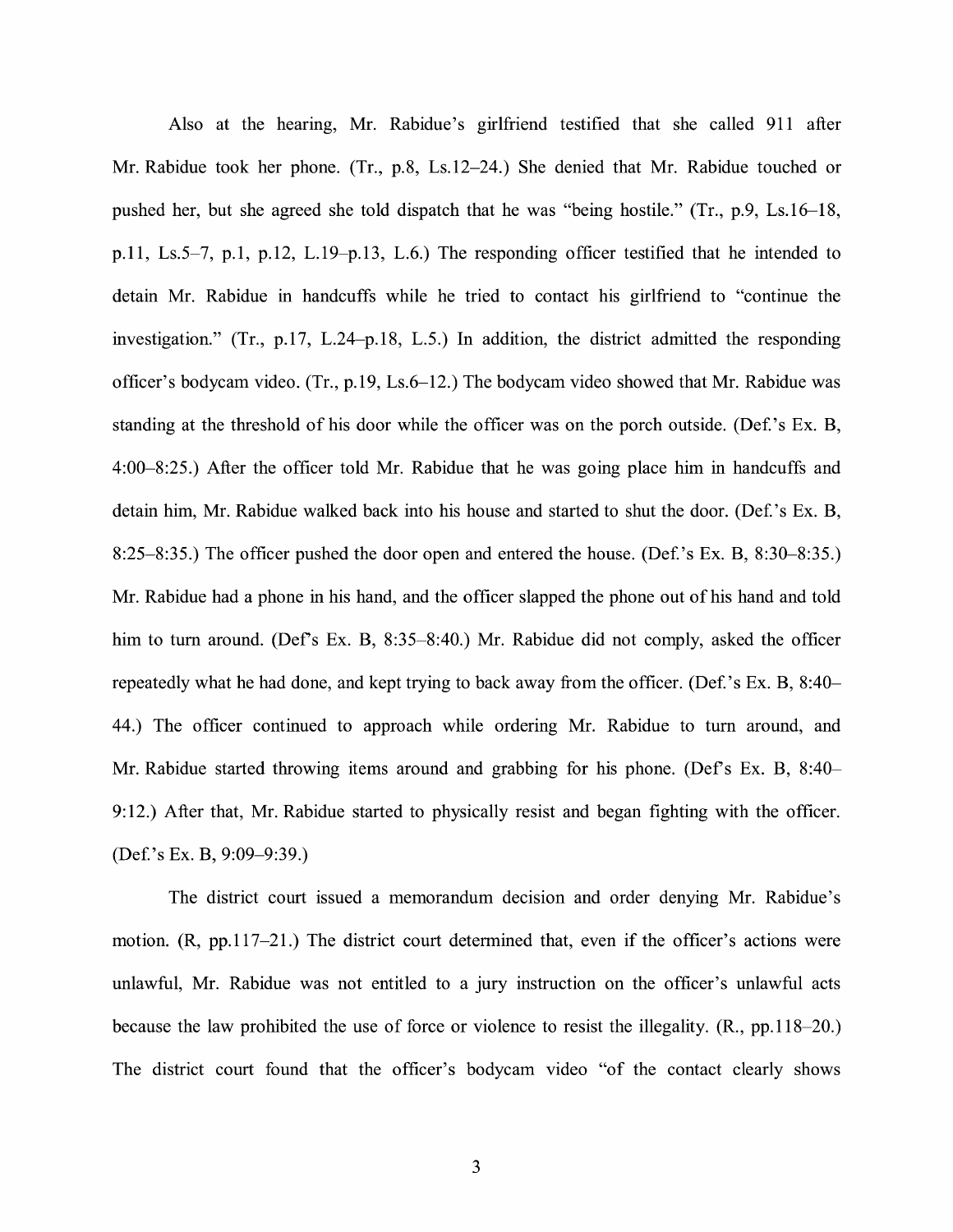Mr. Rabidue using force or violence to resist arrest." (R., p.20.) Therefore, the district court determined that a reasonable view of the evidence did not support Mr. Rabidue's theory and the district court would not instruct the jury on "the illegality of the officer's conduct." (R., pp.120- 21.) The district court noted, however, that it would provide the standard jury instructions for the elements of resisting and obstructing an officer, the requirement of willfulness, and the duty to submit to arrest. **(R.,** p.121.) The district court identified that one of the standard jury instructions included: "The word 'duty' includes only the lawful and authorized acts of a public officer." **(R.,** p.120 (quoting Idaho Criminal Jury Instruction 1261).)

After the district court's decision, Mr. Rabidue filed a supplemental brief in support of his motion. (R., pp.171–73.) He asserted, in light of recent case law prohibiting a warrantless arrest for a completed misdemeanor, the officer's entry into Mr. Rabidue's home and attempt to detain him was unlawful. **(R.,** pp.171-73.) He also argued that Idaho's "stand your ground" law allowed him to defend himself against the officer's unlawful entry into his home. **(R.,** pp.172- 73.)

The district court held another hearing. (R., p.203.) After further argument by the parties, the district court determined:

First of all, so the argument about whether or not the arrest was illegal, I think that's precisely what we talked about in the other decision, that the Idaho case law is very clear that it doesn't matter if the arrest is ultimately determined to be illegal, you're still not allowed to resist the officer, to commit battery on an officer.

(Tr. IV, p.13, L.21-p.14, L.2, p.15, Ls.4-20.) The district court also rejected the application of Idaho's "stand your ground" law. (Tr. IV, p.14, L.5-p.15, L.3.)

Pursuant to a plea agreement with the State, Mr. Rabidue pied guilty to two counts of battery on a law enforcement officer and one count of resisting and obstructing an officer.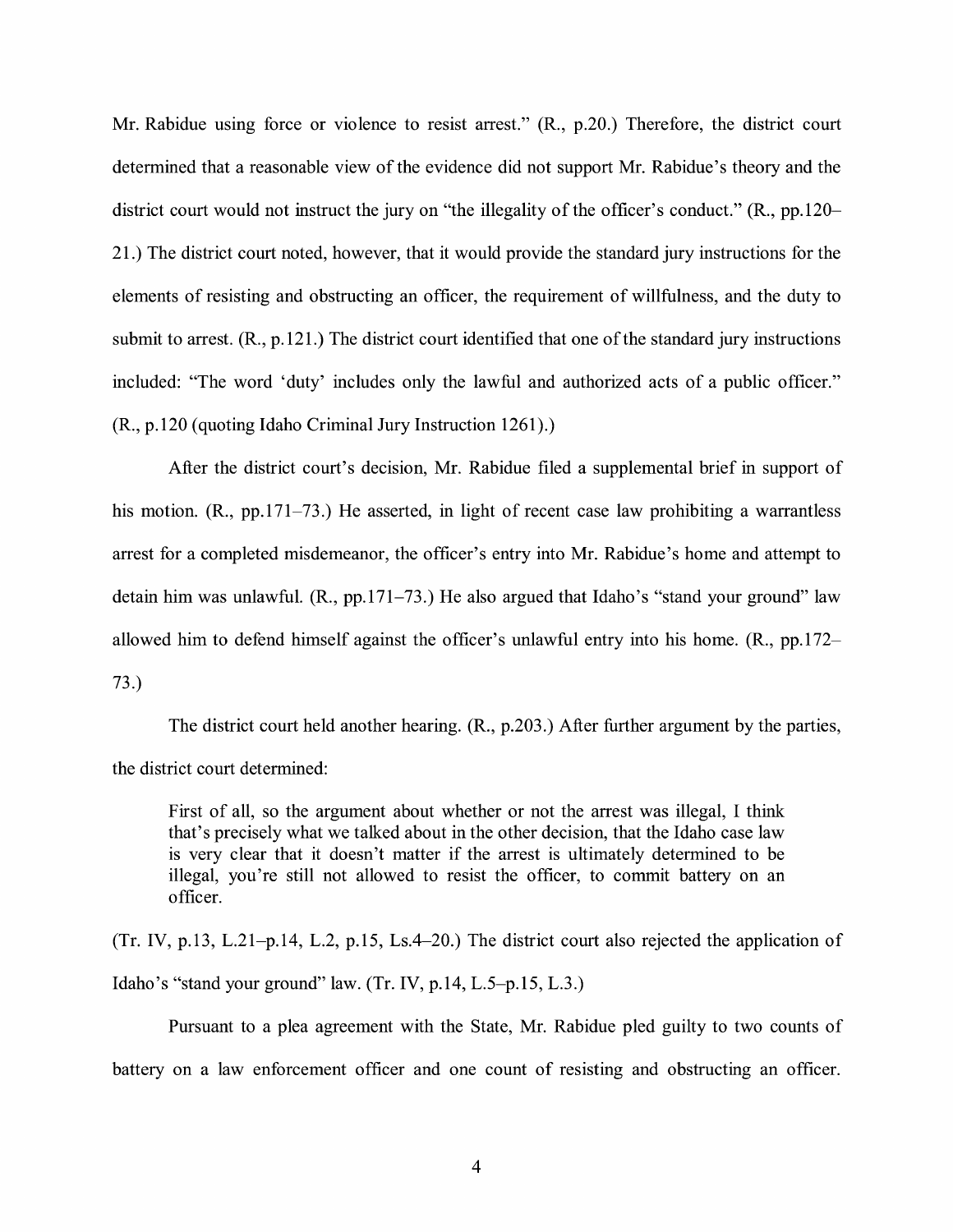(Tr. Vol. V, p.9, Ls.3-16, p.11, L.18-p.12, L.21.) The State agreed to dismiss the other charges. (R., pp.260-61.) Mr. Rabidue reserved the right to appeal the district court's denial of his motion in limine. (Tr. Vol. V, p.8, L.14-p.9, L.2.)

The district court sentenced Mr. Rabidue to four years, with one and one-half years fixed, for each count of battery on a law enforcement officer, to be served consecutively. (Tr. Vol. VI, p.25, Ls.19-23.) The district court imposed a consecutive sentence of 154 days, with 154 days of credit for time served, for resisting and obstructing an officer. (Tr. Vol. VI, p.27, Ls.13-16.) The district court also retained jurisdiction. (Tr. Vol. VI, p.25, L.24.)

Mr. Rabidue filed a timely notice of appeal from the district court's judgment of conviction. (R., pp.263-65, 267-68, 278-80.)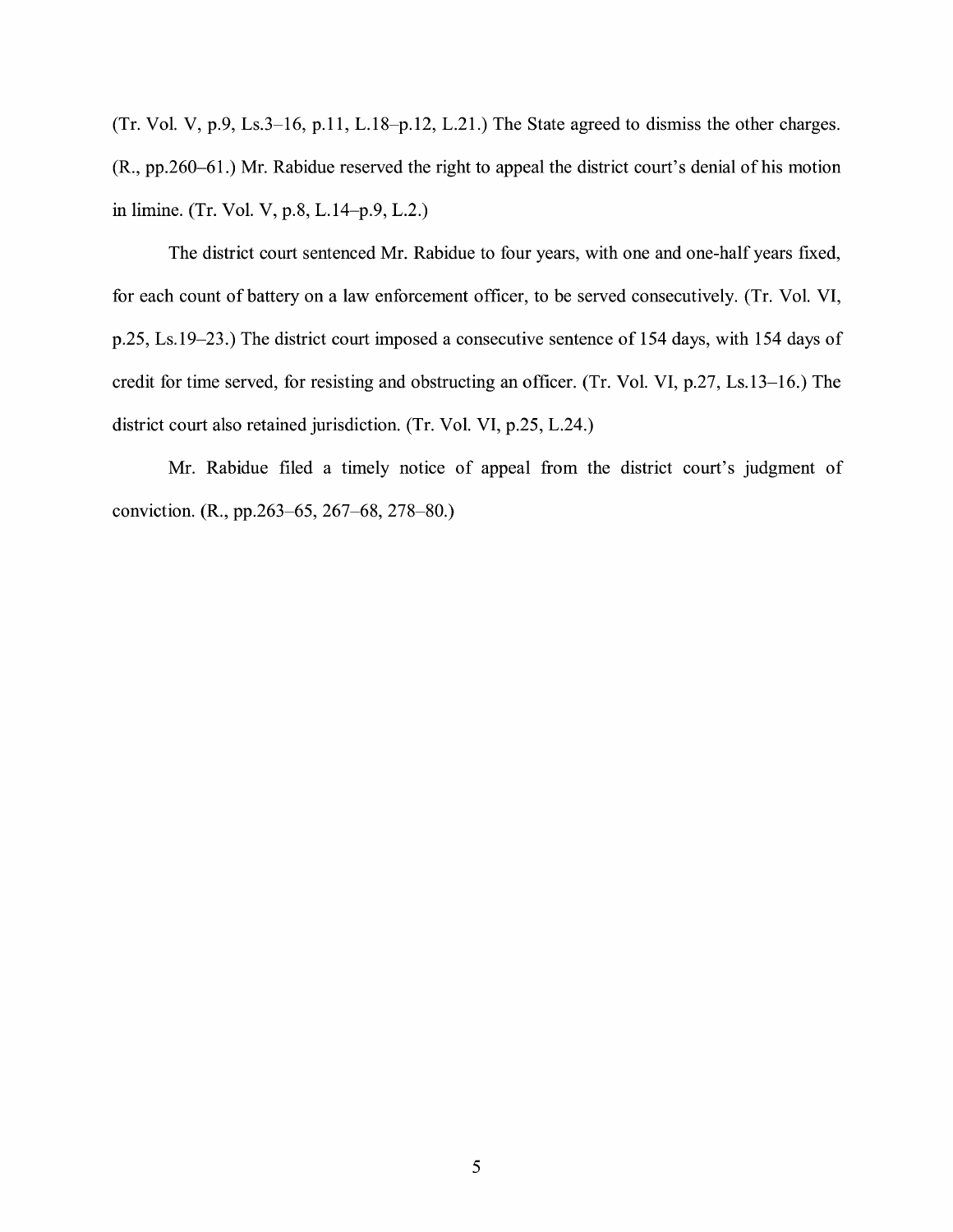# **ISSUE**

Mindful of *State v. Bishop,* 146 Idaho 804 (2009), did the district court err when it denied Mr. Rabidue's motion in limine for a jury instruction on the officer's illegal actions as a defense to resisting and obstructing an officer?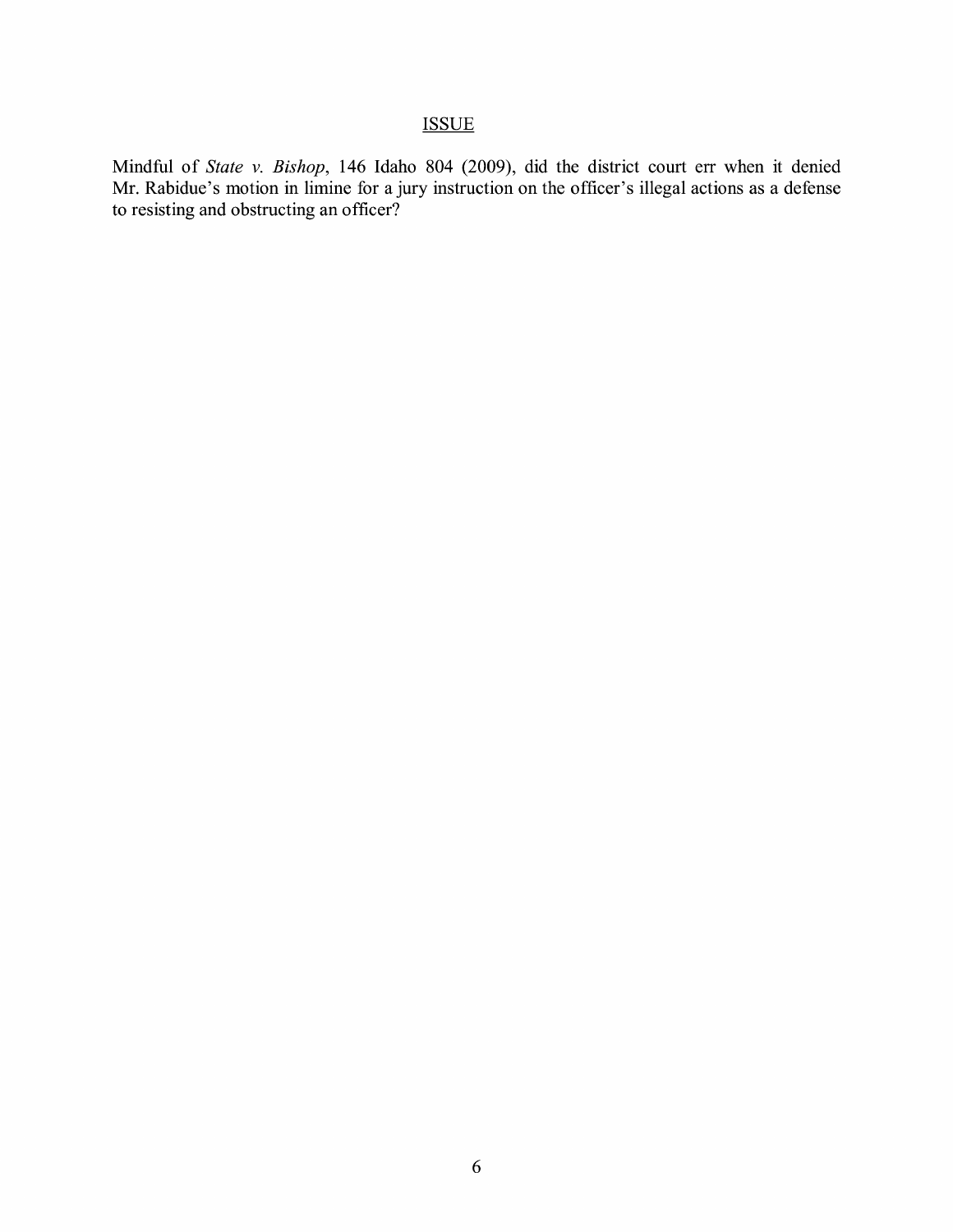### ARGUMENT

# Mindful Of *Bishop,* The District Court Erred When It Denied Mr. Rabidue's Motion In Limine For A Jury Instruction On The Officer's Illegal Actions As A Defense To Resisting And Obstructing An Officer

#### A. Introduction

Although *Bishop* and similar cases hold that a defendant may not use force or violence to resist an unlawful arrest, Mr. Rabidue maintains that the district court erred by refusing to instruct the jury that the officer's action of entering his home to detain him was unlawful.

### B. Standard Of Review

The Court exercises free review over jury instructions. *State v. Lemmons,* 158 Idaho 971, 976 (2015). "[T]he trial court does not err in refusing a proposed instruction where it is either erroneous in its statement of the law, is not supported by the evidence, constitutes an impermissible comment on the evidence, or is adequately covered by other instructions given by the court." *Id.* (quoting *State v. Tiffany,* 139 Idaho 909, 916 (2004)).

# C. Mindful Of *Bishop,* The District Court Should Have Instructed The Jury That The Officer's Entry Into Mr. Rabidue's Home For The Detention Was Unlawful

Idaho Code § 18-705 creates a misdemeanor offense for any "person who wilfully resists, delays or obstructs any public officer, in the discharge, or attempt to discharge, of any duty of his office or who knowingly gives a false report to any peace officer .... " I.C.  $\S$  18-705.

Three elements must be satisfied in order to find a violation of the statute: "(l) the person who was resisted, delayed or obstructed was a law enforcement officer; (2) the defendant knew that the person was an officer; and (3) the defendant also knew at the time of the resistance that the officer was attempting to perform some official act or duty."

*Bishop,* 146 Idaho at 816 (quoting *State v. Adams,* 138 Idaho 624, 629 (Ct. App. 2003)). The appellate courts have interpreted an officer's "duty" "to encompass only those lawful and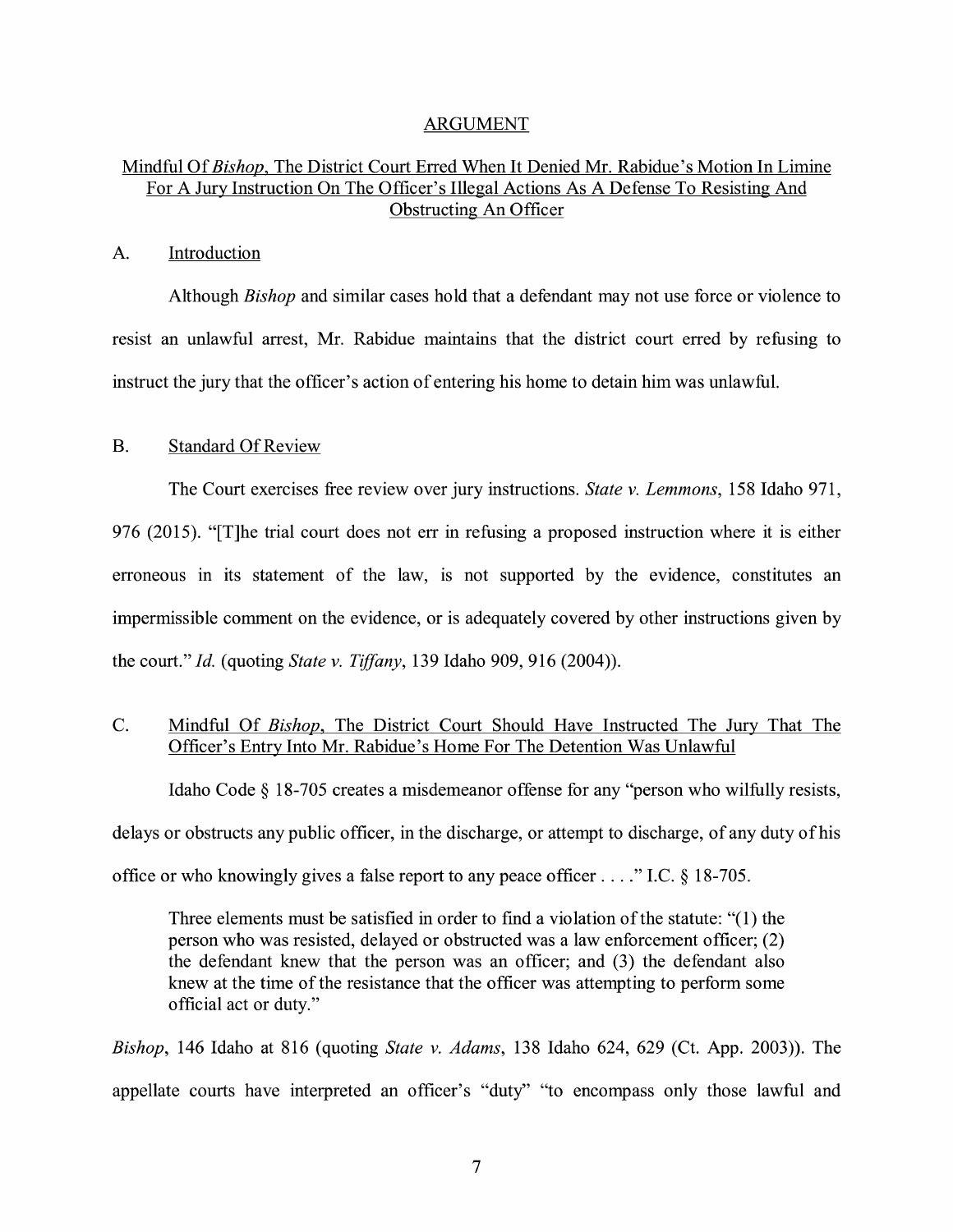authorized acts of a public officer." *State v. Wilkerson,* 114 Idaho 174, 180 (Ct. App.), *ajf'd without opinion,* 115 Idaho 357 (1988); *see also State v. Fields,* No. 46422 (Ct. App. July 16, 2020) (discussing scope of an officer's "official duty"). If the duty is unlawful, "an individual may peacefully obstruct or refuse to obey an officer's unlawful act without violating the statute." *Bishop,* 146 Idaho at 817. But, even if the officer's actions are unlawful, the appellate courts draw the line at force or violence:

It is well established that an individual may not use force to resist a peaceable arrest by one she knows or has good reason to believe is a police officer, even if the arrest is illegal under the circumstances. *State v. Richardson,* 95 Idaho 446, 451 (1973); *State v. Wren,* 115 Idaho 618, 627 (Ct. App. 1989); *Wilkerson,* 114 Idaho at 177-78. Although a person may resist the use of unreasonable force, she has "no underlying right to resist the officers' attempt to make a peaceable arrest." *Wren*, 115 Idaho at 627. "[I]f a person has reasonable ground to believe he is being arrested by a peace officer, it is his duty to refrain from using force or any weapon in resisting arrest regardless of whether or not there is a legal basis for the arrest." *Richardson,* 95 Idaho at 451. Instead, an individual subjected to illegal arrest should later pursue rights and remedies afforded by the civil or criminal law. *Id.* 

*State v. Lusby,* 146 Idaho 506, 509 (Ct. App. 2008). In short, as stated in *Bishop,* "an individual may not ... use force or violence to resist." 146 Idaho at 817.

Here, the district court found that Mr. Rabidue used force or violence to resist the officer's attempts to detain him. (R., p.120.) Even if the officer's entry into Mr. Rabidue's home solely to detain him was unlawful, *see, e.g.*, *State v. Finnicum*, 147 Idaho 137, 139–41 (Ct. App. 2009) (an officer may complete an *arrest* based on probable cause in a private residence if the suspects flees inside), *Bishop* and similar case law prohibit the use of force or violence.

Mindful of this case law, Mr. Rabidue nonetheless argues that the district court should have instructed the jury on the unlawfulness of the officer's actions. He submits "it was only through the actions of the officers"—by "swip[ing] the cell phone out of Mr. Rabidue's hand" and laying "hands on him"—"that the situation escalated."  $(R., pp.98–99.)$  He also submits that